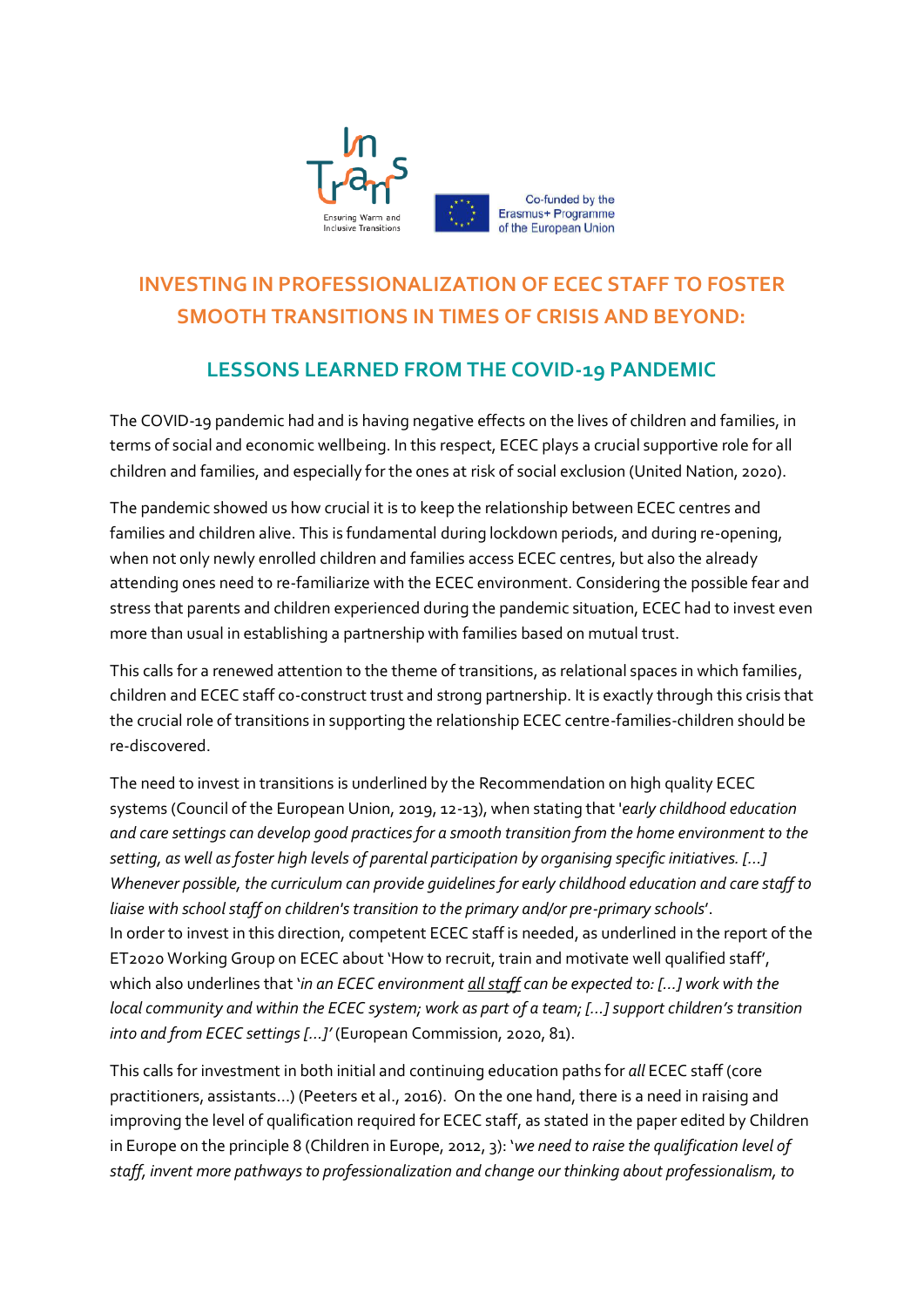*include a systemic dimension*'. On the other hand, investment in support reflection on daily practice is needed, as stated again in the above mentioned report of the ET2020 Working Group on ECEC (European Commission, 2020, 5): *'[…] it is increasingly important that there is continued support for staff training and development'*.

Drawing on the policy guidelines elaborated within the NESET study '*Governing quality ECEC in a global crisis: lessons learned from Covid-19 pandemic'* (2021), the **INTRANS project** has identified **six key actions** that policy decision-makers, providers and leaders should undertake – in dialogue with trade unions organisations – to promote professionalization of ECEC staff, in times of crisis and beyond:

### **1) Invest in initial and in-service training based on relational, reflective and methodological competences.**

Developing relational competences in order to work with families and children is crucial to create partnerships with diverse families and support children's wellbeing and development. In the same way, being able to reflect on daily practice and to transform it when necessary is crucial too. In contexts in which ECEC centres invested in this direction (already before the crisis), staff was more able to deal with the unpredictable consequences of the pandemic: the re-adaptation of practice would then combine the sanitary protocol with the pedagogical framework of the ECEC centre, prioritizing children and families wellbeing. In these cases, for example, several alternative ways were found to keep contacts with families and children during the lockdown, and to welcome them back in a warm and inclusive way (online meetings; door to door visits; alternative use of outdoor spaces; increased use of pedagogical documentation…). Methodological competences (such as observation, documentation, planning) should be developed too. These competences are in a circular relationship with each other, and support the flexibility of educational programs based on the observation of children.

### **2) Invest in ongoing pedagogical support and supportive working conditions for all ECEC staff, in order to be able to create smooth transitions for children and families.**

CPD is crucial in supporting ECEC staff in enhancing pedagogical quality of services for young children, as also underlined by the European Quality Framework for ECEC (Council of the European Union, 2019) and by the European Commission's report on staff professionalization (Working Group on ECEC, 2020). In crisis times, supporting professionals through CPD activities appears fundamental exactly because of the very quick and demanding adaptations required on the level of practice. During the pandemic, in contexts in which CPD activities kept going on, ECEC staff could better find ways to implement the safety measures in their everyday practice without loosing sight of the pedagogical framework orienting their work with children and families. In these contexts, smooth transitions were maintained and created through alternative ways of meeting families, familiarization moments, flexibility towards the needs of children and families. The latter includes the possibility of setting more favourable staff-child ratios, which was granted within the new arrangements of ECEC groups into 'bubbles'. In fact, smaller groups and improved staff-child ratio provided better conditions for ECEC staff to observe children's peer interactions and sustain childinitiated learning. Therefore, systemic conditions should be put in place to ensure joint reflection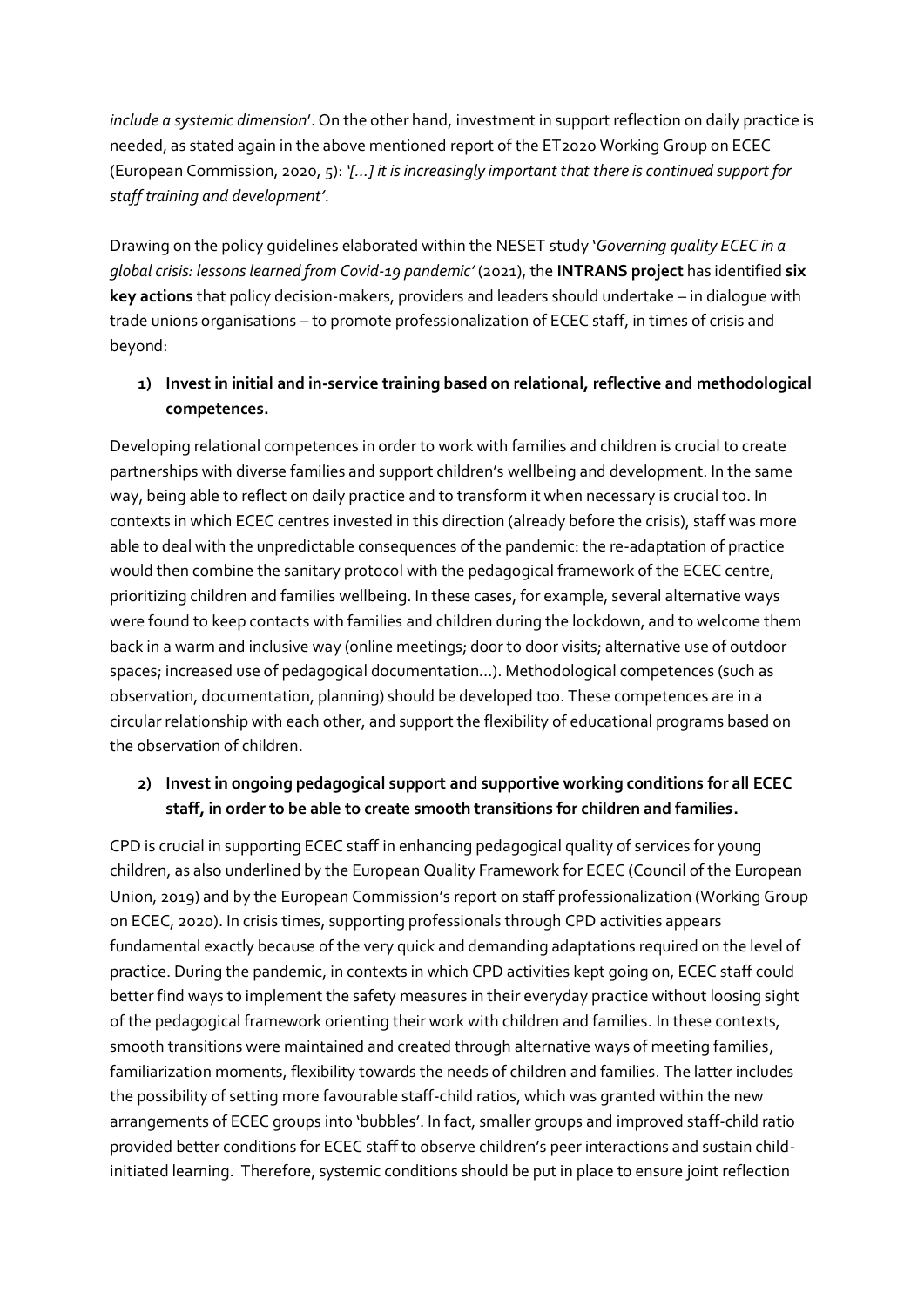among core professionals and assisting staff, not only by granting child-free hours for collegial meetings, but also by providing joint work opportunities for staff – such as co-presence – which are beneficial to children's learning and socialising processes, as well as to adults (facilitating children's observations and intervision among colleagues). This proved to be especially important in times of crises, when collective pedagogical decision-making processes become crucial for supporting individuals and teams in facing complex challenges and uncertain situations. During the pandemic, childfree hours were reduced in some cases in order to cover the expenses needed for extra substitute staff, and this affected the quality of pedagogical practice in ECEC centres.

### **3) Invest in pedagogical leadership in order to accompany and support staff in creating warm and inclusive transitions for children and families.**

The pandemic crisis clearly showed that the more ECEC centers were able to rely on high-quality leadership, the better they could deal with the unpredictable nature of the situation – e.g., by creating emotional stability for children, families and staff members; by ensuring clear communication flows both internally (among ECEC staff) and externally (with families and with local authority services). Pedagogical leaders are key connecting links between center-based pedagogical planning, governance of local ECEC systems and policy implementation. Therefore, they should be systematically engaged – either directly or through representation (including trade union organizations) – in policy consultation initiatives and experts' working groups at local, regional and national level.

### **4) Invest in improving ICT infrastructure and staff's competences on ICT, in order to support smooth transitions.**

Investment should be made toward improving ICT infrastructure, as digital tools can support working on warm and inclusive transitions also in pandemic times. Digital tools helped ECEC staff to have contacts with families before and during familiarization moments, to share pedagogical documentation of children's experiences with parents, to have ongoing contacts with families. Adequate training to staff on how to use ICT infrastructures should be provided too, when needed.

### **5) Invest in horizontal and vertical collaboration amongst professionals with different profiles.**

In contexts in which the collaboration between professionals with different profiles working with the same children and families (e.g. preschool and out of school care staff) was already established before the crisis, ECEC staff could better face the challenges of the pandemic when it comes to the relationship with families and children. In the same way, in split ECEC systems, the collaboration between childcare (0-3 y.o.) and preschool (3-6 y.o.) centres supported fostering warm and inclusive transitions for families and children.

#### **6) Invest in creating Professional Learning Communities (PLCs) amongst ECEC professionals.**

In continuously changing societies, traditional forms of professional development (attending conferences, workshops, courses) are not anymore sufficient (Brajković, 2014). Bottom-up approaches, based on co-reflecting on practice, are needed, in order to effect the daily work of staff.